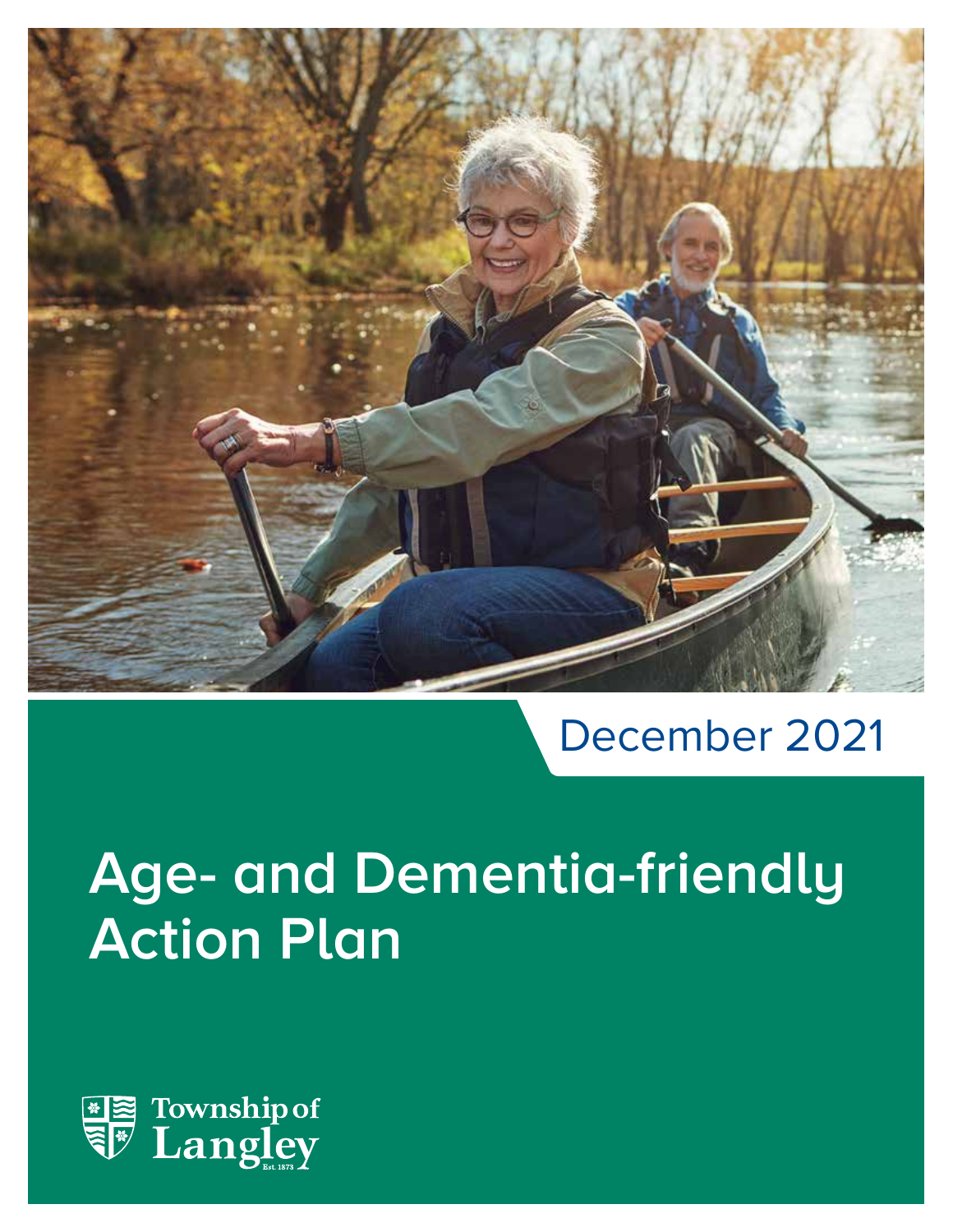# Age- and Dementia-friendly Action Plan

#### **Acknowledgments**

We respectfully acknowledge that the Township of Langley is located on the traditional and unceded territories of the Katzie, Kwantlen, Matsqui, and Semiahmoo First Nations.

The Township would like to thank the individuals and organizations who provided their expertise and insight into the preparation of the Age- and Dementia-friendly Action Plan. A special thank you to the individuals that participated on the Dementia-friendly Task Force:

- Cassandra Eaton
- Chonna Munnalall
- Councillor Petrina Arnason
- Councillor Steve Ferguson
- Evan Brett

• Lorraine Gates

• Lisa George

- Maniit Gill
- Sherri Martin

The preparation of this Action Plan was supported by the Alzheimer Society of B.C. and Mariam Larson Consulting.

The 2021 Age- and Dementia-friendly Action Plan was endorsed by Township of Langley Council on December 13, 2021.

- Gabrielle Wong • Kelly Brown
- Ramsey Oren
- Sana Aziz
- Shahin Soheili
- Shashank Hedao
	-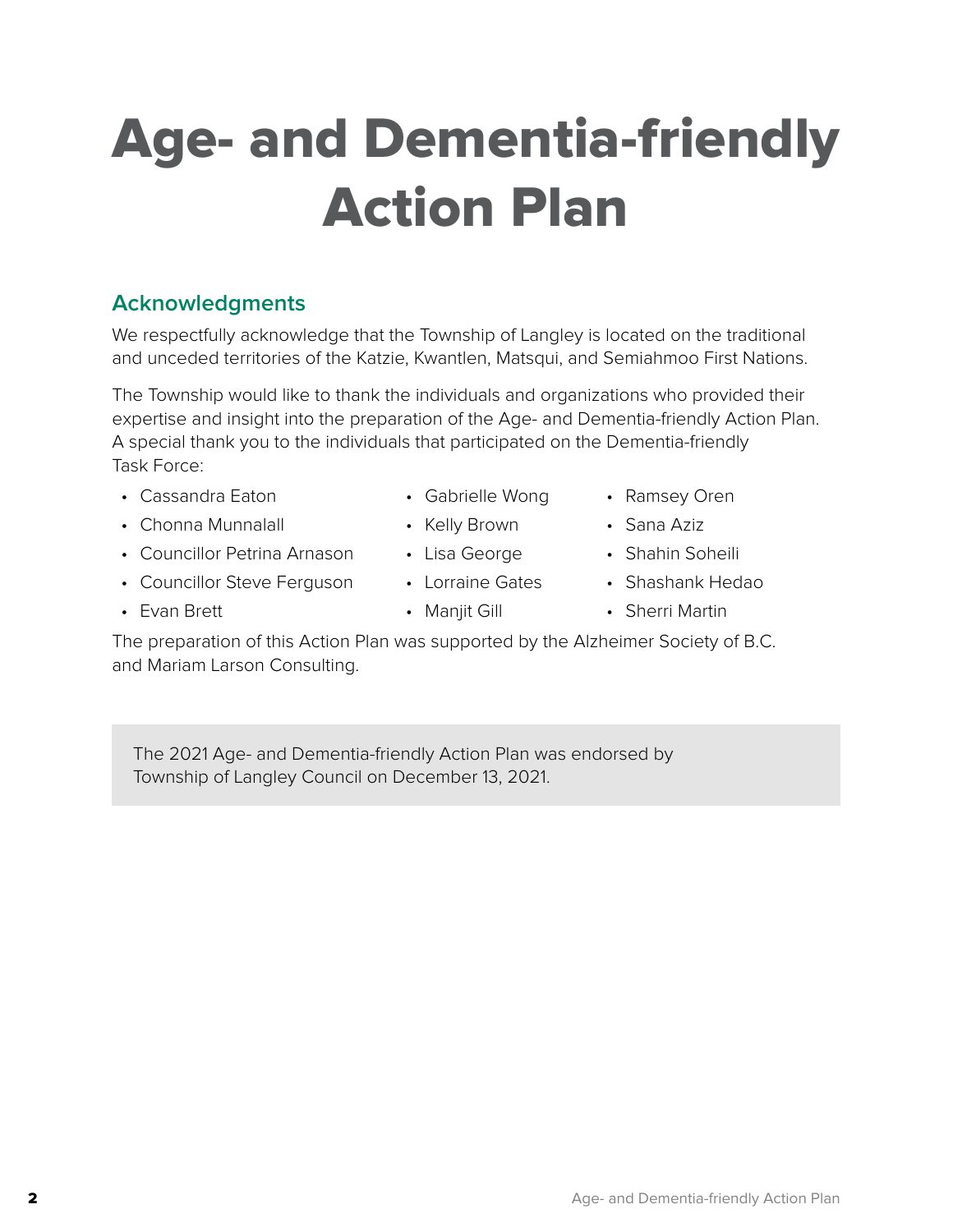# TABLE OF CONTENTS

|                          | <b>Introduction and Context</b>                     | 4  |
|--------------------------|-----------------------------------------------------|----|
| <b>Community Profile</b> |                                                     | 6  |
|                          | Age-friendly Langley Township                       | 6  |
|                          | Dementia-friendly Langley Township                  | 7  |
|                          | <b>Creating the Action Plan</b>                     | 8  |
|                          | Community engagement activities                     | 9  |
|                          | Community engagement results<br>and recommendations | 11 |
|                          | <b>Roles and Responsibilities</b>                   | 14 |
|                          | <b>Priorities and Actions</b>                       | 15 |
| Implementation           |                                                     | 22 |
|                          | Conclusion                                          | 23 |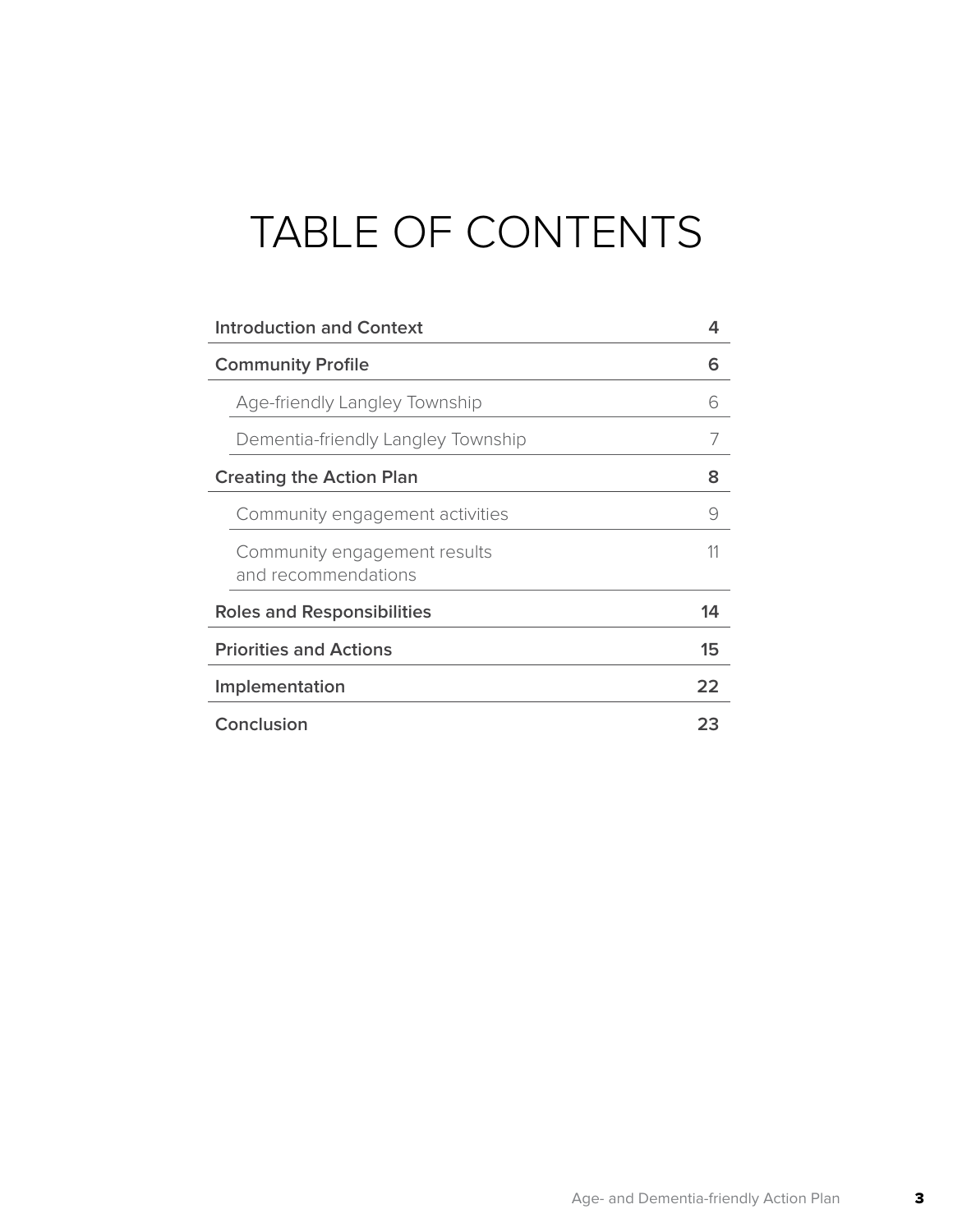### **Introduction and Context**

*Our Vision: The Township of Langley is a community where older adults, people living with dementia, and their caregivers experience connection and inclusion.*

Canadians are living longer and healthier than ever before and want to stay well and engaged with their communities in meaningful ways. The Age- and Dementia-friendly Action Plan is the second strategy focused on older adults prepared by the Township since 2014. This updated Plan was developed to help sustain Township actions, activities, and programs that help people age in the right place and be connected and active for as long as they choose. In recognition of the increasing number of people living with dementia due to population aging, this updated Plan includes a dementia-friendly perspective.

The Age- and Dementia-friendly Action Plan provides a framework for making Langley Township an even more welcoming and inclusive place for older adults, people living with dementia, and their caregivers. It builds on existing plans and programs, and emphasizes the importance of collaboration with others to achieve our vision.

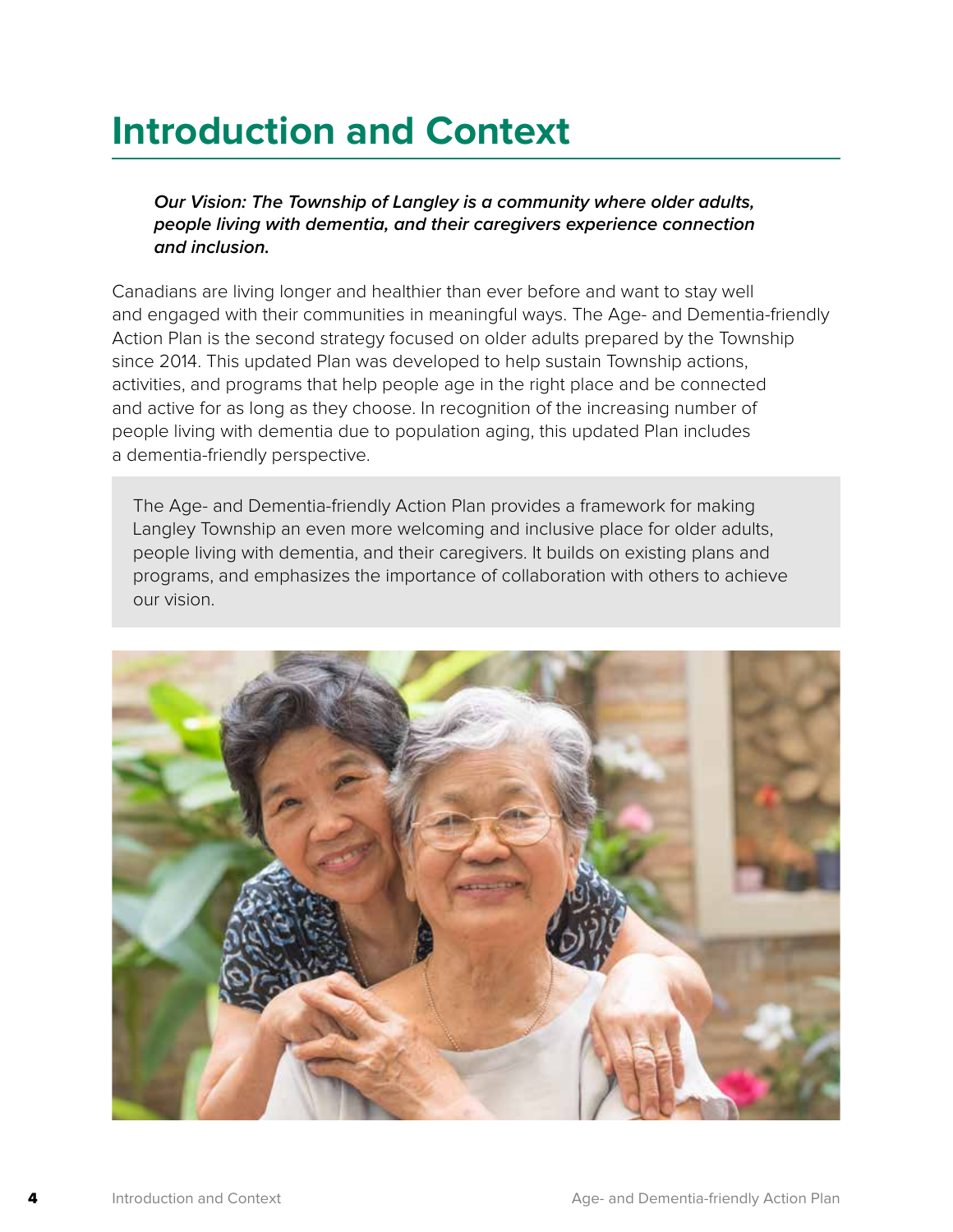#### **Age-friendly communities**

The World Health Organization (WHO) launched the Global Age-friendly Cities Project in 2006 in recognition that population aging—more people living longer—impacts a wide range of municipal policies, processes, programs, and infrastructure related to physical and social environments. WHO identified eight interconnected domains to help communities frame age-friendly initiatives. Canada joined the global effort in 2007, launching the Age-friendly Communities initiative; by 2011, over 560 communities committed to becoming age-friendly.

Age-friendly communities support and enable people to age in the right place with dignity, respect, and independence, and promote the participation of older adults in all areas of community life.

In addition to bringing an age-friendly lens to municipal services, local governments can play a role in bringing community partners together for a collaborative and coordinated approach to supporting older residents—as well as those who care for them. People of all ages, abilities, and backgrounds benefit from initiatives that increase safety, accessibility, social equity, and social inclusion.

Income inequality, urbanization, climate change, rapidly evolving technology, and other social trends significantly impact older adults. Lack of social supports, living on a fixed income, or having conditions that impact mobility are just a few of the many barriers that can reduce their safety, connectedness, and well-being.

#### **Key terms:**

Age in the right place: Age-friendly community work contributed to the idea of "aging in place", with a focus on planning for people to be able to stay in their home and community as they aged. The concept evolved to "aging in the right place" in recognition of the diversity of individual needs, preferences, capacity, and resources.

**Social Equity: The fair distribution** of resources among individuals and communities to facilitate full participation in community life, recognizing that different individuals and communities require different levels of support in order to thrive.

**Social Inclusion:** The right and opportunity for all individuals to celebrate their diversity and fully participate in all aspects of community life.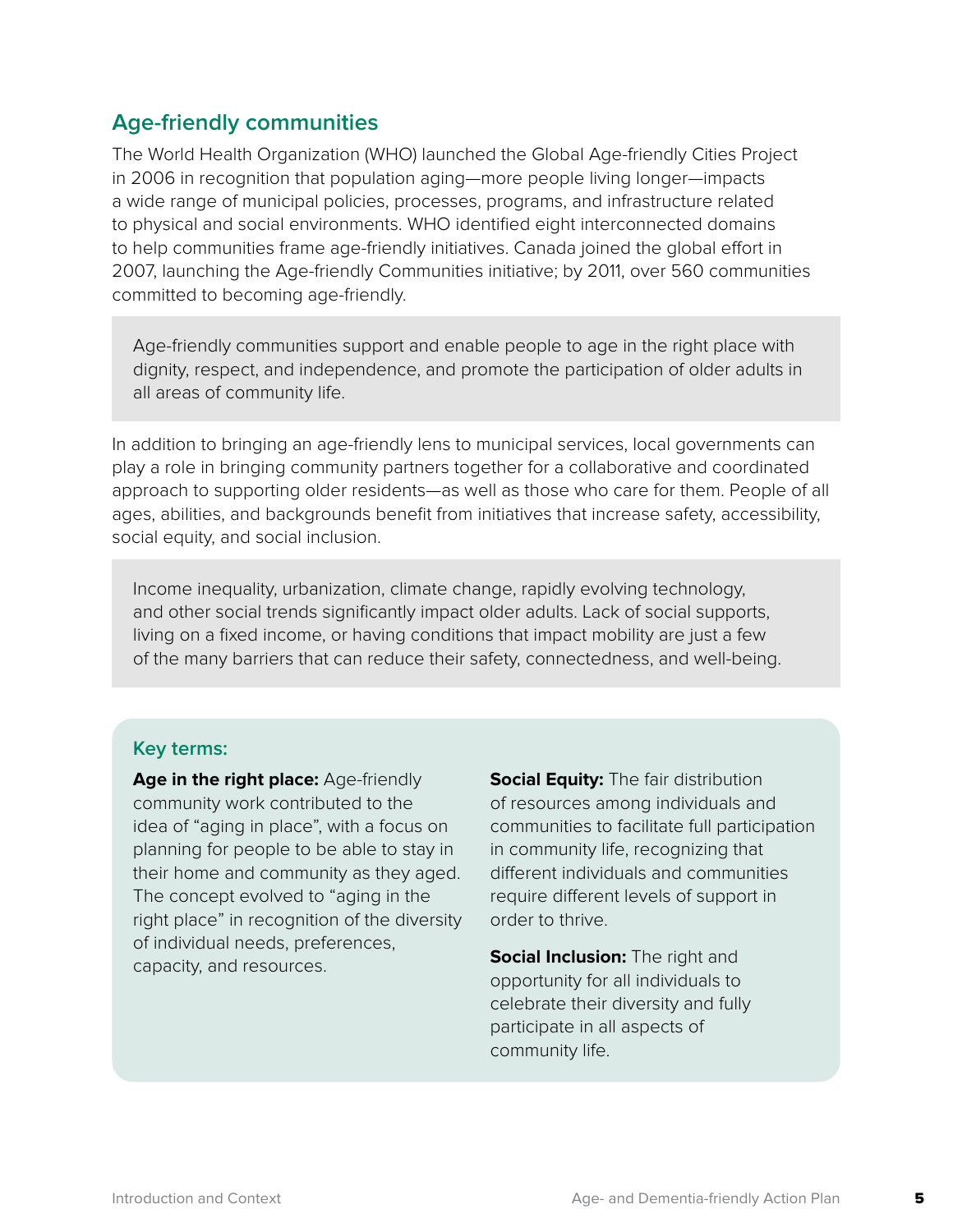## **Community Profile**

The Age- and Dementia-friendly Action Plan exists among a suite of Township plans and strategies, including the Housing Action Plan, Master Transportation Plan, and Official Community Plan. Priorities and actions in the Age- and Dementia-friendly Action Plan complement and are complemented by policies and actions in other Township plans and strategies. Collectively, these plans and strategies help make the Township a better place for older adults, people living with dementia, and their caregivers, and advance broader community goals related to social inclusion and sustainability.

### **Age-friendly Langley Township**

Nearly 24,000 people aged 65 or older are living in the Township of Langley, making up 16.8% of the total population. By 2030, this age group is projected to increase to 38,000 (21.6%); by 2046, it is expected to increase to 52,500 (23.9%).

|      | <b>Total population</b> | 65+ population | $% 65+$ |
|------|-------------------------|----------------|---------|
| 2021 | 140,194                 | 23,616         | 16.8%   |
| 2030 | 175,400                 | 37,843         | 21.6%   |
| 2046 | 219,400                 | 52,540         | 23.9%   |

The Township has been preparing for this demographic shift through a number of planning and engagement initiatives. In 2008, Township Council adopted the Sustainability Charter. The Charter envisions a community that is socially, culturally, economically, and environmentally balanced, and includes an objective to monitor changes in community values, aspirations, and needs. As the Township's highest level policy document, the Charter is implemented through other Township plans and strategies, including the Age-friendly Strategy launched in 2014. Implementation of the Strategy contributed to the Seniors' Healthy Living Secretariat of the Provincial Ministry of Health formally recognizing the Township as an age-friendly community under the Age-friendly BC Recognition program in 2015.

The Age-friendly Strategy Progress Report (2019) highlighted completion of 15 strategies and progress on another 25 strategies. Completed work includes the Age-friendly Business Recognition Program, an age-friendly parking program pilot, market analysis of older adults' housing preferences, implementation of a campaign promoting multi-generational interactions and age-friendly values, and other initiatives.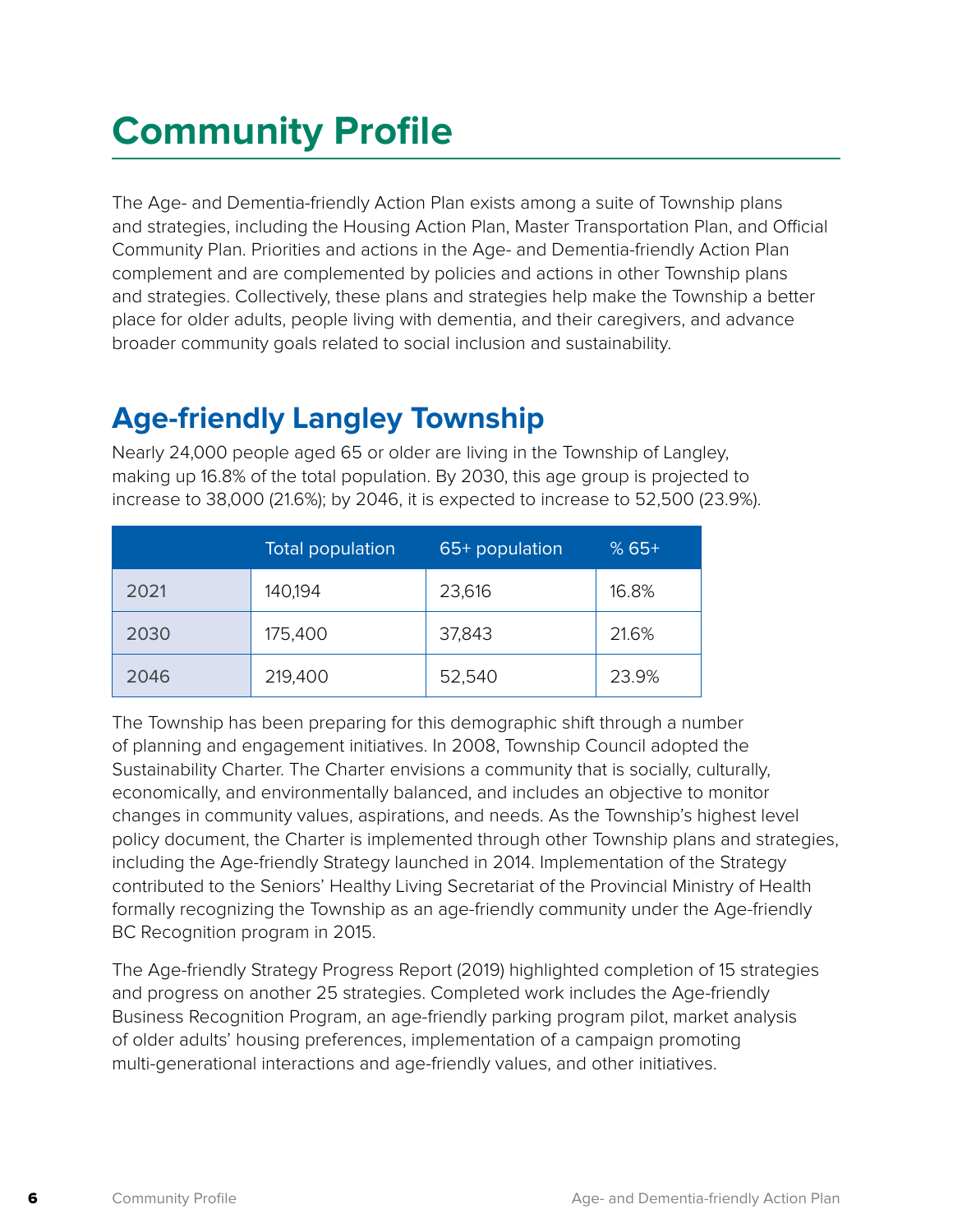### **Dementia-friendly Langley Township**

There are approximately 1,800 people living with dementia in Langley; these numbers are projected to rise to an estimated 3,200 people in 2030. Most people with dementia live at home in the community.

Dementia is an overall term for a set of symptoms that are caused by disorders affecting the brain, including memory loss and difficulties with thinking, problem-solving or language, severe enough to reduce a person's ability to perform everyday activities.

Aging does not cause dementia. While mild changes in cognition may come with aging, dementia is not a normal part of the aging process. However, age is the strongest known risk factor for dementia, though some younger people, in their 40s or 50s, are diagnosed with early onset dementia.

Dementia-friendly communities complement age-friendly initiatives by adding nuance and depth with respect to the needs of people living with dementia.

People living with dementia and their caregivers often experience stigma and difficulty accessing services. This can negatively impact their mental and physical health and contribute to social isolation. Reducing stigma can improve community understanding and support, which can contribute to the overall well-being of people living with dementia and their caregivers. Applying a dementia-friendly lens to policies, processes, programs, and infrastructure can help people living with dementia and their caregivers sustain connections and engagement for as long as possible.

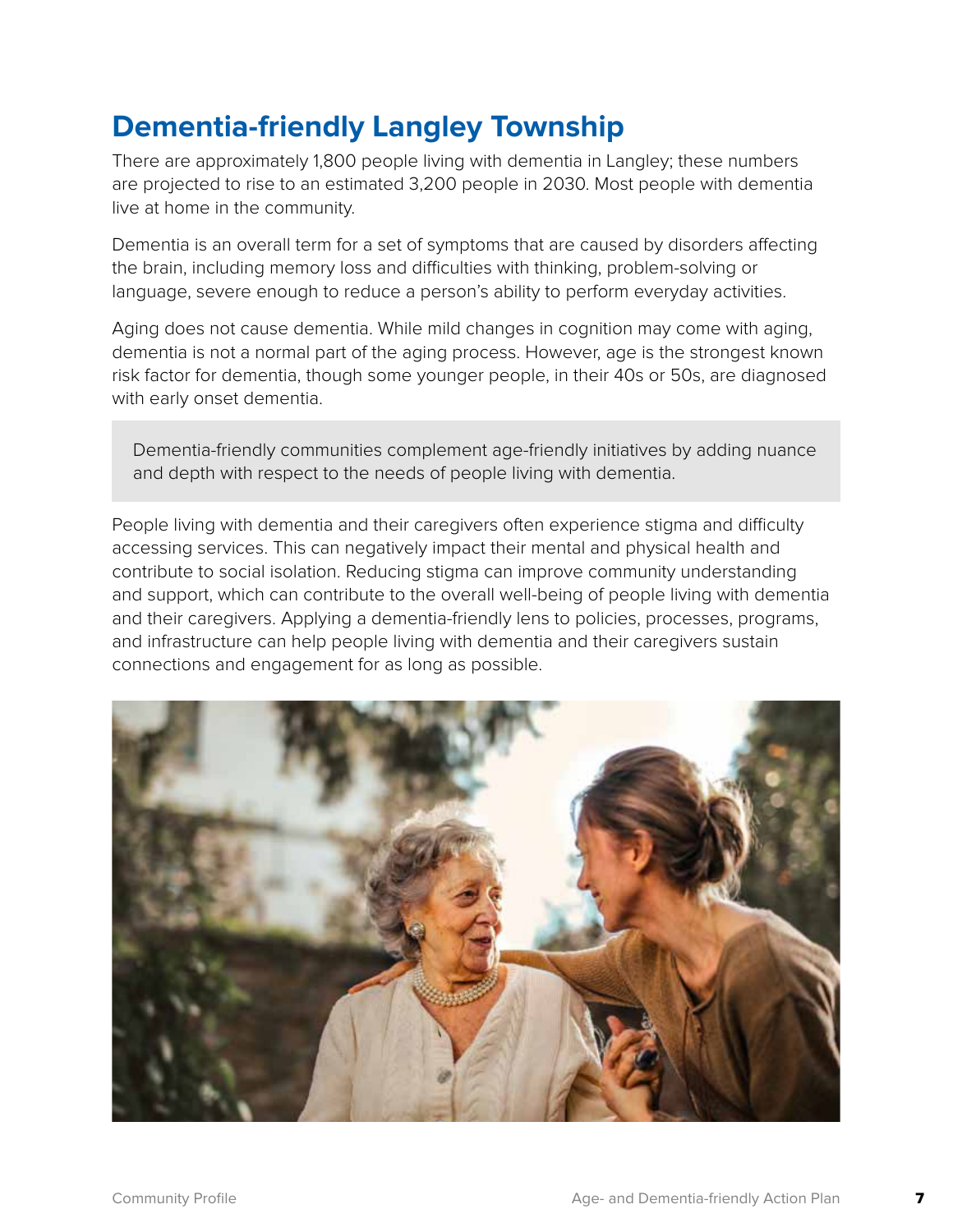### **Creating the Action Plan**

In 2018, the Township's Seniors Advisory Committee (the "SAC") began exploring ways to bring a dementia-friendly lens to the Age-friendly Strategy. The Seniors Advisory Committee is established by Council to represent the Township of Langley seniors' perspectives on municipal and other key seniors' issues. Its current membership includes older adults, a youth representative, a Fraser Health Authority representative, and adults of varying ages.

The Township's SAC invited the Alzheimer Society of B.C. to provide an overview of its Dementia-friendly Communities initiative. With the Society's support and funding from a UBCM Age-friendly Communities Grant, the Township started work in 2019 to update agefriendly actions and expand the scope to specifically include people living with dementia.

A Dementia-friendly Task Force ("Task Force") was established to inform the project. Members included representatives from Council and the SAC, community service providers, older residents, the business sector, and the Alzheimer Society of B.C. Efforts to include someone living with dementia were unsuccessful, in part due to the impact of COVID-19 on the community. In 2020, the Township engaged a consulting gerontologist to facilitate the Task Force and action planning activities.

The Task Force crafted the project vision, prepared key engagement questions to support the vision, and developed an engagement strategy, activities, and tools. Their work was based on:

- a literature review:
- WHO age-friendly domains;
- learning from age- and dementia-friendly community initiatives conducted in other B.C. municipalities; and
- input from Township staff.

#### **Key community engagement questions:**

- What could be done to make the community more friendly and inclusive for older adults?
- What could be done to make the community more friendly and inclusive for people living with dementia?
- What could be done to better support unpaid or family caregivers?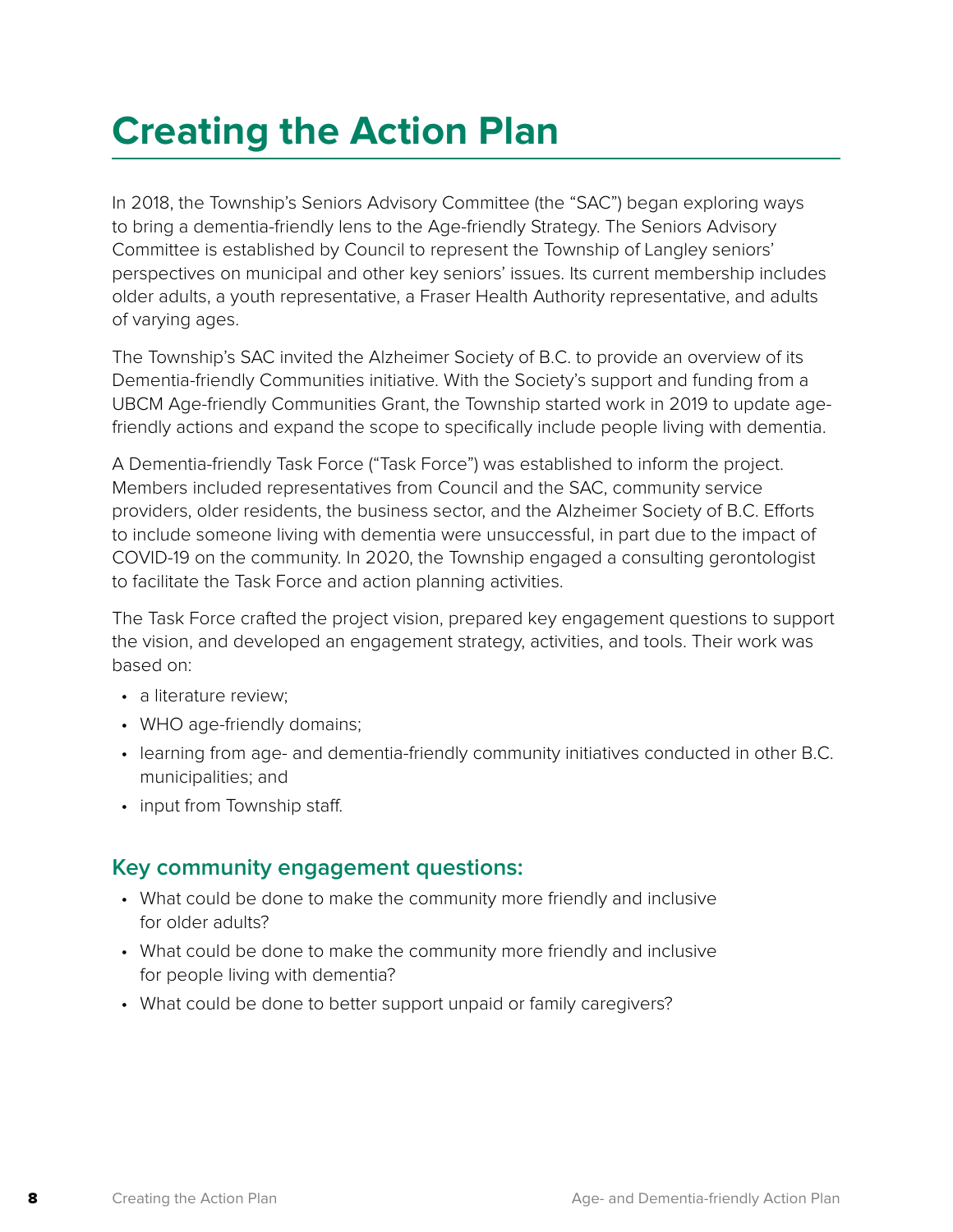### **Community engagement activities**

The Township of Langley used a variety of methods to engage community members, stakeholders, and staff to learn what makes Langley Township age- and dementiafriendly—and what might make it more so.



Engagement activities included a virtual community forum, survey, focus groups with community groups and staff, and individual interviews with key stakeholders. Due to COVID-19 safety requirements, engagement options were limited to virtual approaches, which impacted participation rates, particularly by people living with or caring for people with dementia, and for those without access to—or familiarity with—technology. Health authority participation was also constrained by pandemic responsibilities restricting staff availability.

Nearly 250 people participated in activities, providing diverse perspectives on aging and/or living with dementia, or caregiving in our community. Responses collected through all activities were categorized into the 8 WHO age-friendly domains. Because many of the recommended actions fit in more than one domain, they were consolidated into five priority areas.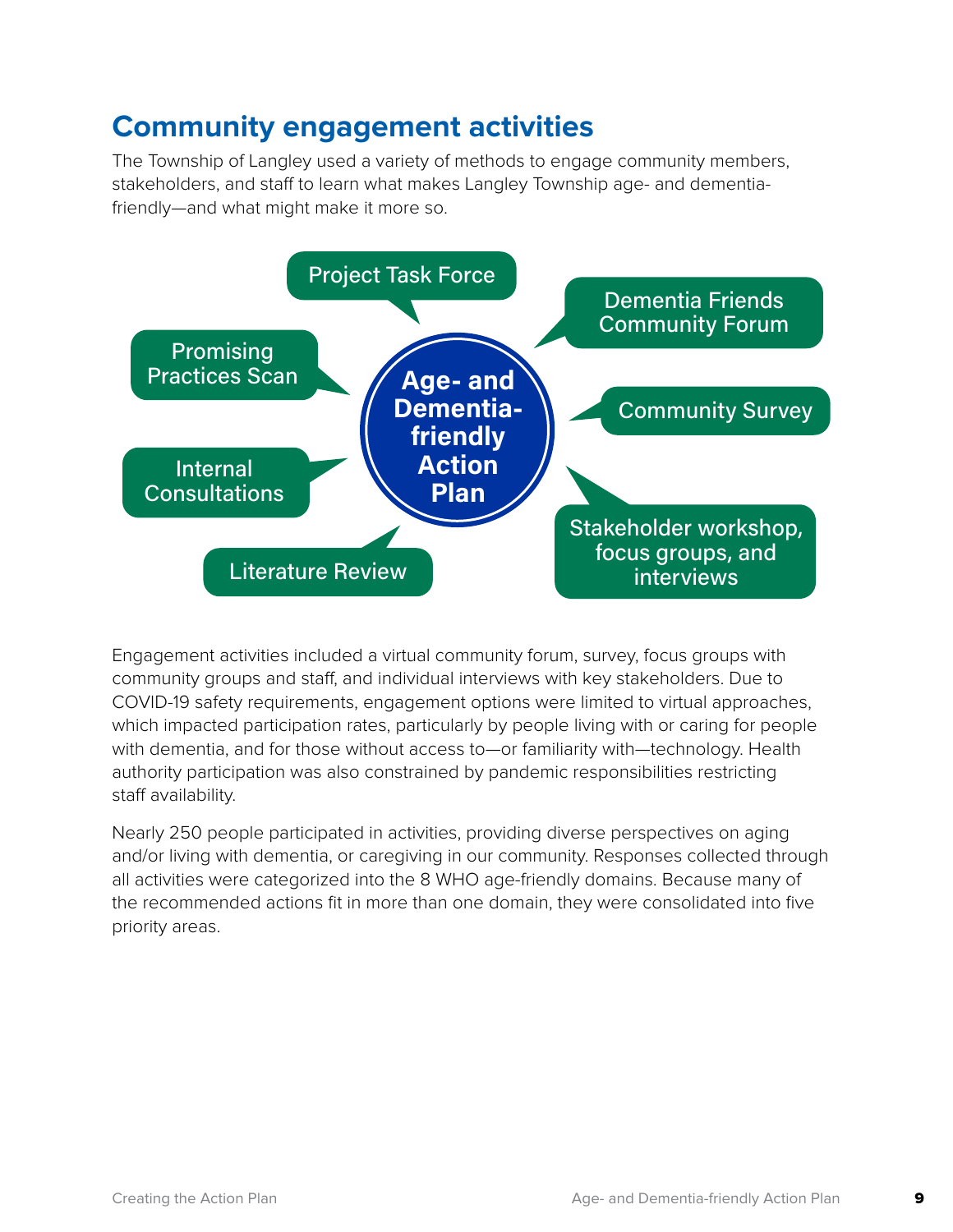#### **Township Age- and Dementia-friendly Community Priority Areas**

**Civic Participation and Employment:** Everyone has opportunities to participate in community decision-making. Older adults also have opportunities to share their experiences and skills with the community through paid and volunteer work.

**Communication and Information:** Communication tools, content, and activities are respectful and accessible. Information about programs and resources to help people meet their needs is available, appropriately designed, and effectively delivered.

**Community Support and Health:** Older adults have access to the social and health services they need to stay healthy and independent, with appropriate, affordable support as needs change.

**Places and Mobility:** Outdoor and indoor environments are designed to help people get around safely and easily, encourage active healthy living, and provide opportunities for social interaction. Housing and transportation options allow older adults to age in the right place.

**Social Connection and Participation:** Older adults have opportunities to develop and maintain their social networks. Programs and services are developed with consideration of their needs and preferences.

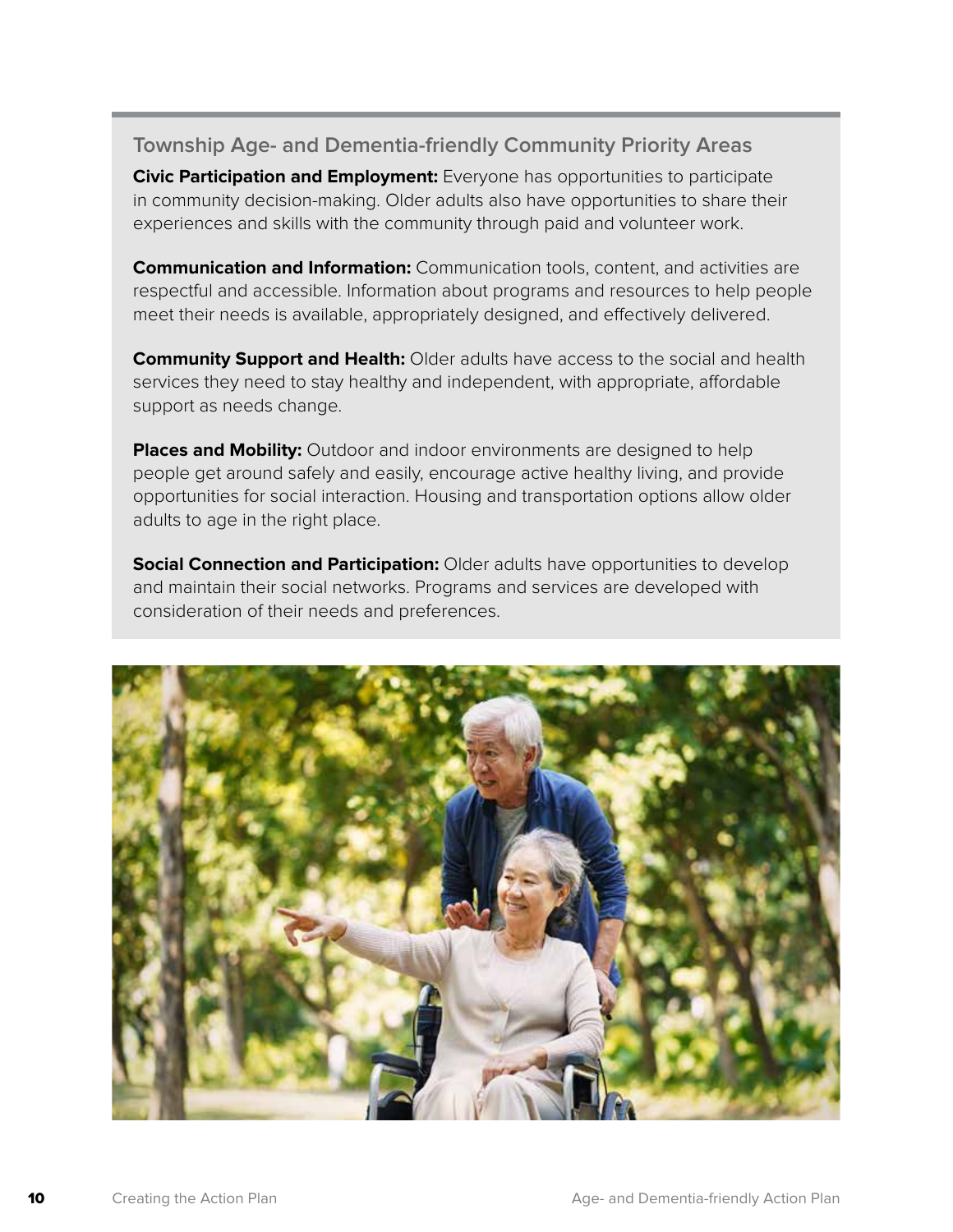### **Community engagement results and recommendations**

From a broad perspective, participants provided insight about strengths, opportunities and challenges that impact older people across Langley Township's rural and urban neighbourhoods. Stakeholders and residents share a vision for the Township to take a role in facilitating collaboration across health, transportation, and housing service providers. They also emphasized opportunities and challenges to engage older residents, people living with dementia, and caregivers early and throughout community planning and processes.

#### **Strengths**

What makes Langley Township a great community for older adults?

- Enjoyable parks and trails
- Accessible buildings and businesses
- Feeling safe
- Social connections with friends and family
- Community centres and libraries
- Recreation and fitness programs
- Feeling welcomed and respected

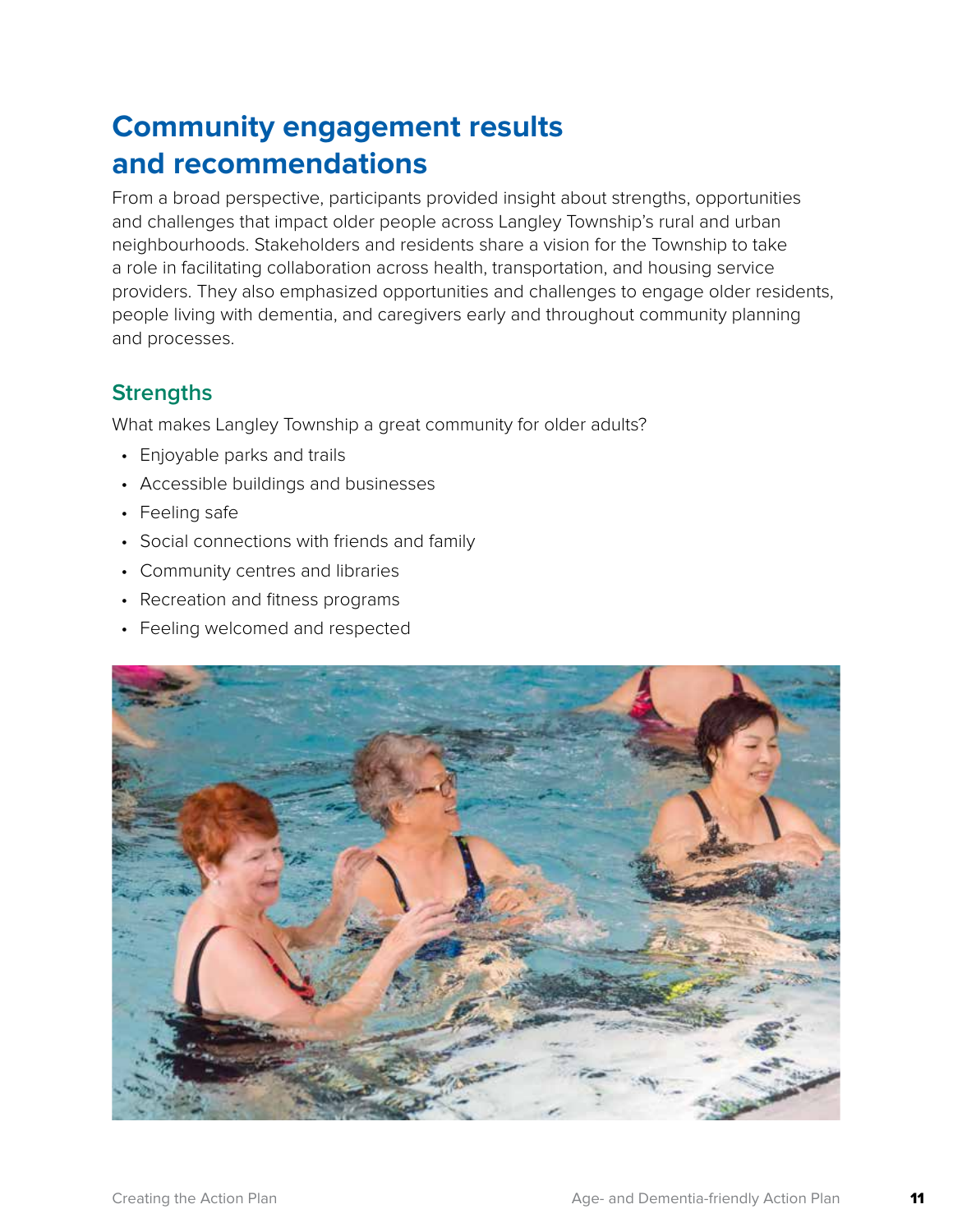#### **Opportunities**

Responses highlighted broad action recommendations.

- Build on existing Township projects/strategies (e.g. park and trail signage, and accessibility features)
- Enhance awareness and training related to aging and dementia
- Expand intergenerational and multi-cultural approaches (e.g. internet buddies and diverse food and/or music events)
- Strengthen collaborative relationships to help address challenges beyond Township mandate (e.g. public transit, and healthcare services)
- Improve access to age- and dementia-friendly information and resources

#### **Challenges**

Responses identified critical areas that can create barriers to having ageand dementia-friendly communities, including the need to:

- Communicate age- and dementia-friendly information, resources, and program impact comprehensively, effectively, and equitably—and overcome significant technology divides
- Identify and address needs in rural and urban areas equitably (e.g. transportation access, meeting and gathering spaces and programs, support and connection including for caregivers, housing options)
- Deliver both systemic and ground-level solutions (e.g. integrating age- and dementiafriendly perspectives across all programs—while differentiating between municipal and health roles—and including social connection opportunities with programs by offering refreshments and facilitating conversation after sessions)
- Bridge departmental and regional silos, e.g. municipality with health, transportation, housing sectors
- Address the impact of growth and change on a sense of familiarity and connection to neighbourhoods and the larger community
- Address resource capacity (financial and staff)

Recommendations reflected a variety of opportunities for age- and dementia-friendly impact, including:

- The need for better communication and education across all five priority areas
- Emphasis on the needs of caregivers for people living with dementia, the need for more day programs, and limited support to address complex and urgent care needs, which can only be addressed through health authority leadership

Seniors are a very diverse group. Equity must be considered when addressing barriers to inclusion, participation, and connection.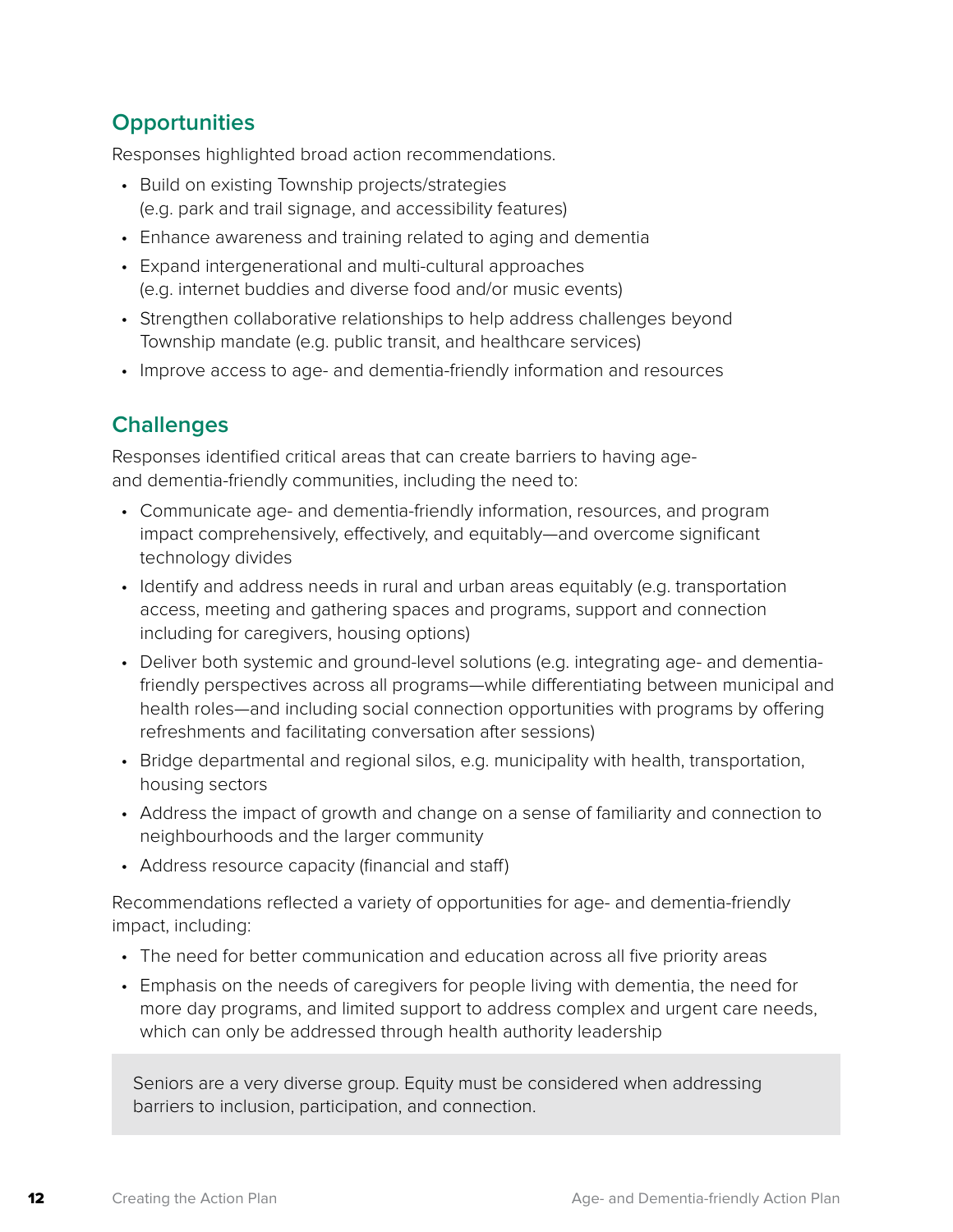#### **Financial considerations**

Financial recommendations that are largely beyond municipal control include a need for caregiver compensation and affordable long-term care. Care-receiving and caregiving participants can experience a significant impact on finances due to a reduced ability to work and unexpected costs to meet care needs.

Potential actions within municipal control may include convening cross-sector stakeholders to address financial gaps and barriers to well-being, as well as reducing or waiving program fees for unpaid caregivers who are supporting care-recipients in activities.

The impacts of poverty and low income can be particularly severe for seniors who may be faced with impossible decisions about paying for food and care supplies, as well as for housing and essential transportation.

#### **COVID-19 considerations**

Responses related to the COVID-19 pandemic ranged from general wishes that the virus be gone to more specific requests that recreation sites re-open and programs resume. Respondents also asked that programs and services developed to address seniors' needs during the pandemic be considered for continued funding and delivery; though it was a very difficult time, COVID-19 provided a rare opportunity to try new approaches to connecting with and supporting older people that could address pre-existing gaps and barriers.

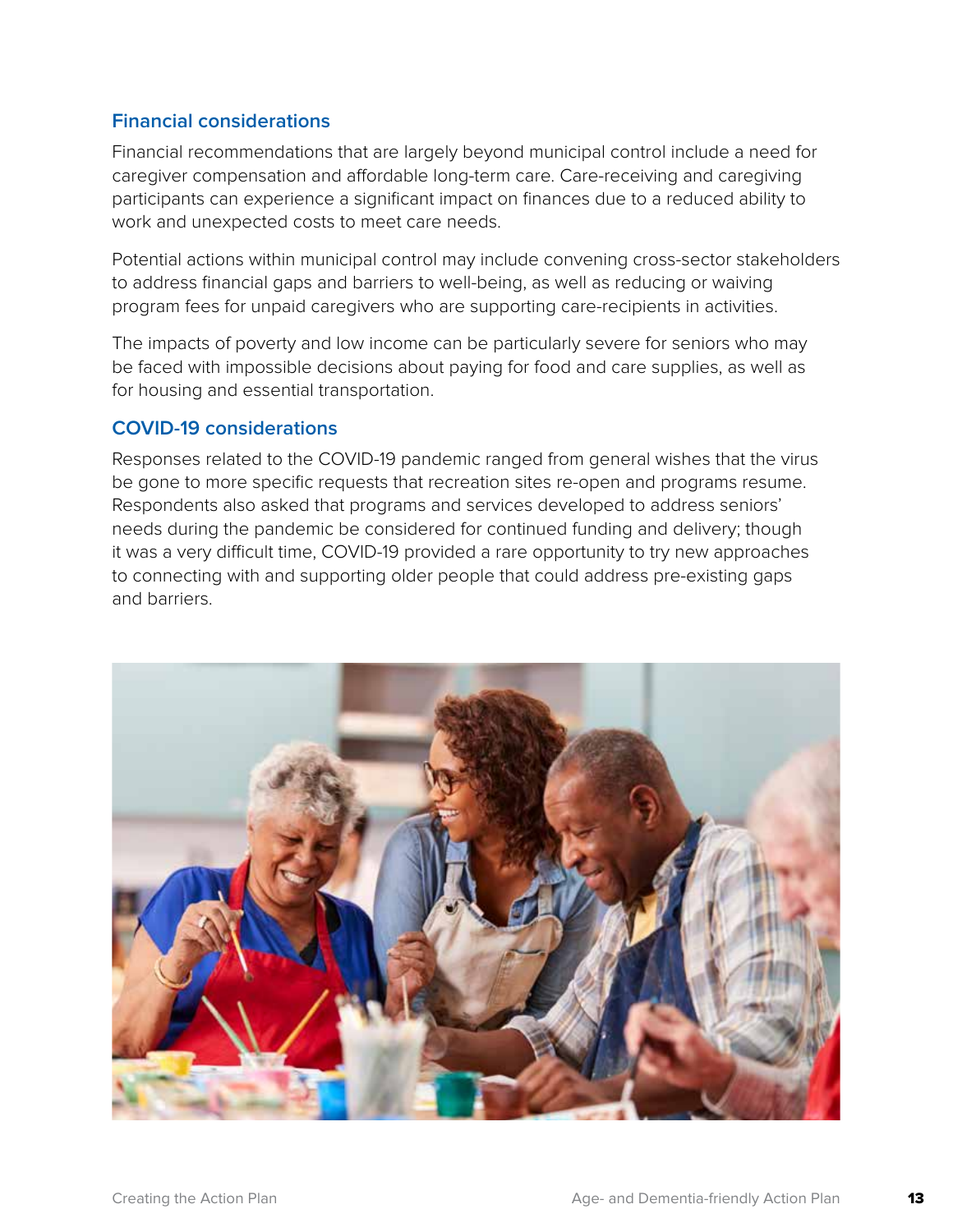### **Roles and Responsibilities**

Building an age- and dementia-friendly community is a shared responsibility of all levels of government and requires involvement from numerous organizations, groups, and individuals. As a local government, the Township's role includes delivering recreation and culture programs, managing public parks, trails, and streets, and convening diverse organizations to foster collaborative action. Notably, the Township is not responsible for delivering or funding public transit or healthcare services. Actions that require financial or staff resources must be monitored to bring forward requests to Council as needed.

The Township will take a leadership role in implementing the Action Plan. Essential partners will include community organizations, businesses, and service providers, including health, transit, and housing providers.

The Alzheimer Society of B.C. is working towards a dementia-friendly society, where people living with the disease are welcomed, acknowledged, and included. They provide a variety of education and support programs for people with all types of dementia.

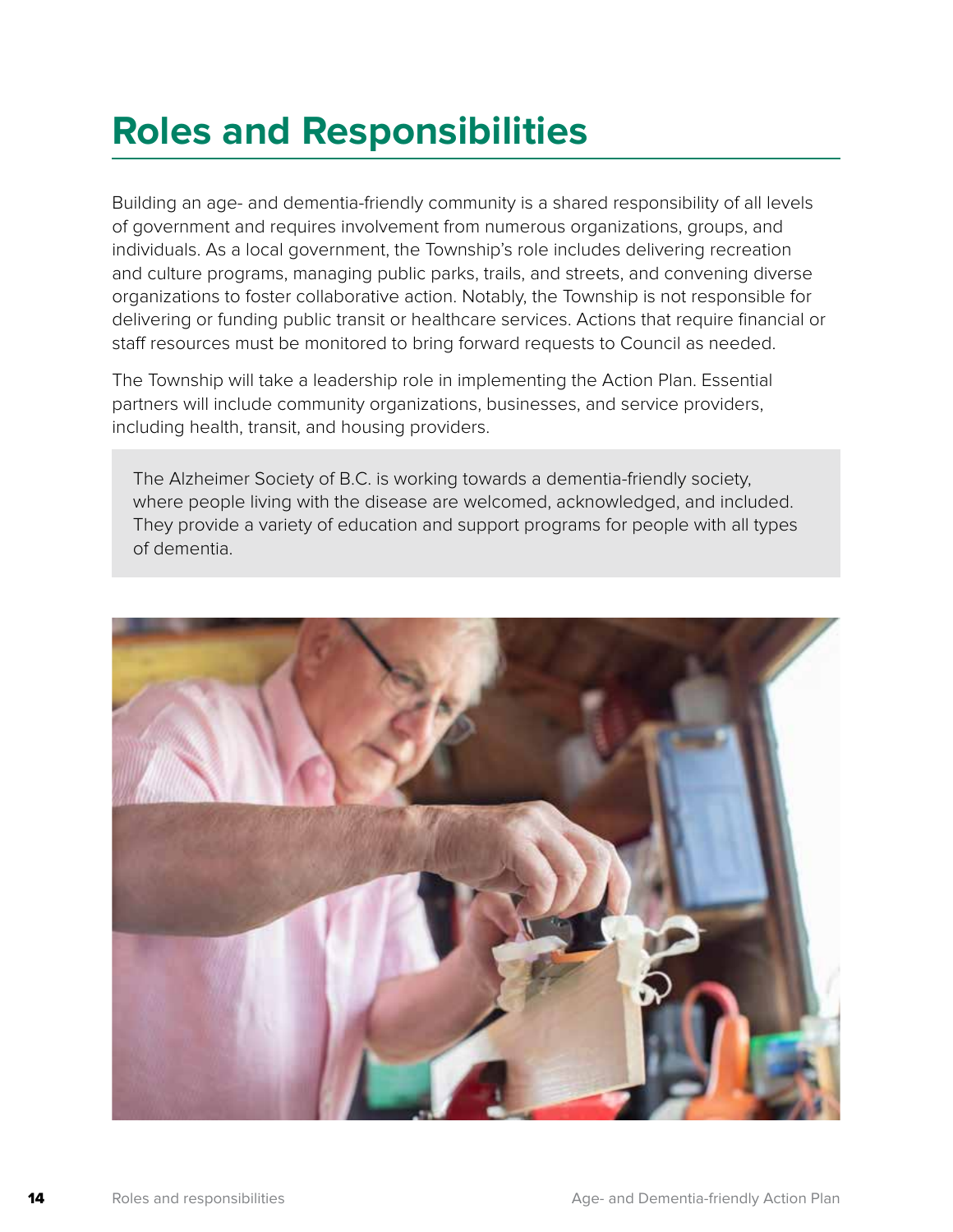### **Priorities and Actions**

Age- and dementia-friendly actions are organized into five priority areas, which are presented in no order of significance. The actions build on and complement initiatives the Township has completed or initiated under the 2014 Age-friendly Strategy, as detailed in the 2019 Progress Report.

Given the broad scope of the Action Plan, some of the actions are more exploratory in nature, recognizing that additional research, community engagement, or prototyping may be needed as part of implementation. In some instances, initial ideas ("Here's an idea!") for these exploratory actions are included for illustrative purposes.

Recognizing new challenges and opportunities may emerge within the five-year timeframe of the Action Plan, the actions are subject to recalibration as part of the development of annual work plans. Similarly, the Township is not limited by the actions identified in the Action Plan.

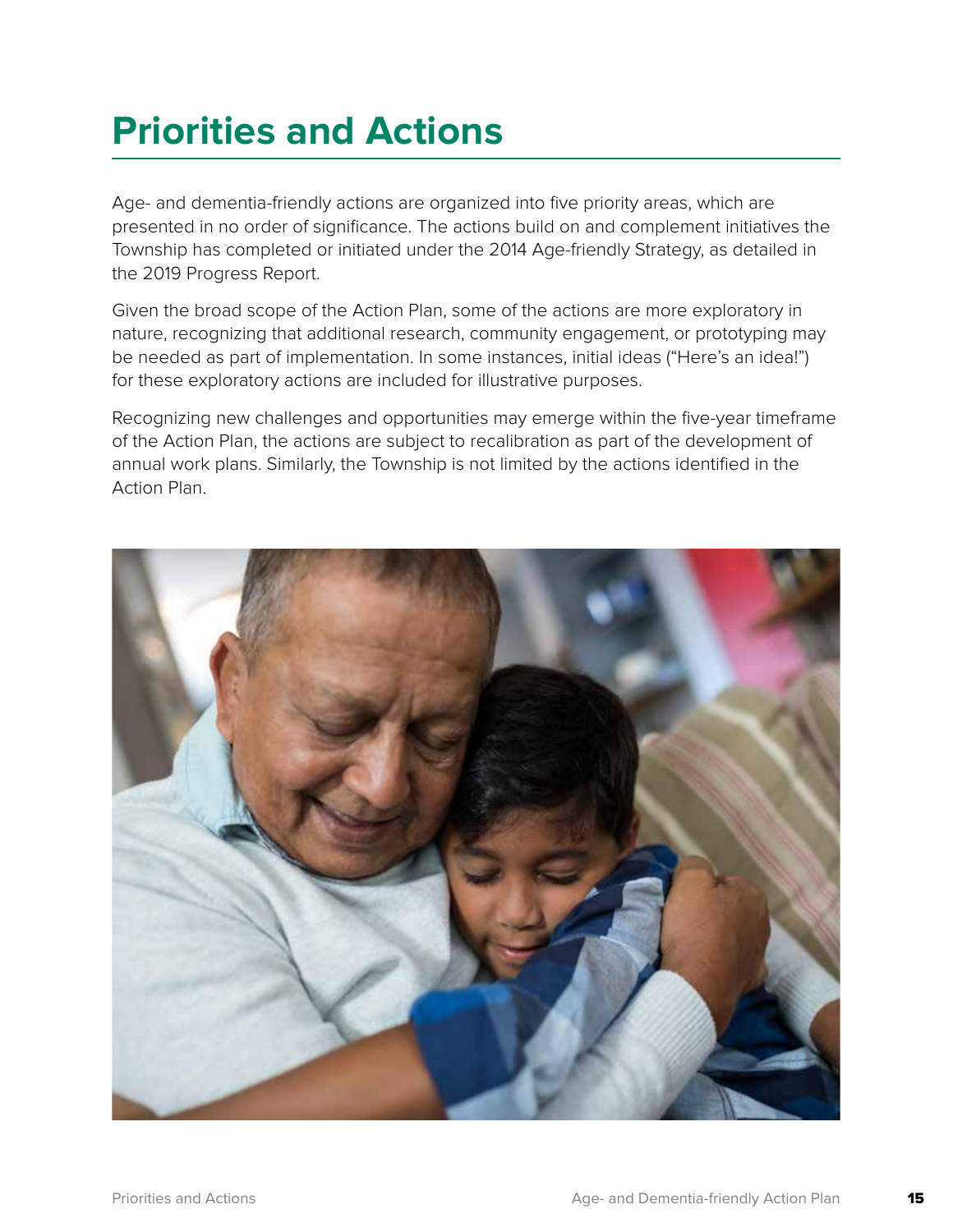#### **Priority 1: Civic Participation and Employment**

Everyone has opportunities to participate in community decision-making. Older adults also have opportunities to share their experiences and skills with the community through paid and volunteer work.

#### **Ongoing Actions:**

- a. Continue to engage older adults early and throughout community engagement and planning processes, and support inclusion of those with diverse needs.
- b. Continue to provide leadership and volunteer opportunities for all ages and abilities.
- c. Continue to administer and promote the Age-friendly Business Recognition Program.

#### **2022 – 2026 Actions:**

- d. Facilitate connections among volunteers to address barriers to participation, such as transportation.
- e. Seek opportunities to strengthen dementia-friendly components of the Age-friendly Business Recognition Program.
- f. Explore ways to recognize and support older adults who continue to work.

**Here's an idea!** Help educate business and community groups about the benefits of older people in the workplace (e.g. business stability and access to diverse expertise), and the reasons why older people keep working (e.g. longer lifespan and the health benefits of staying active and engaged).

- g. Strengthen the use of an age- and dementia-friendly lens throughout policy development, planning, and service delivery.
- h. Explore additional opportunities to share skills and stories across generations.

**Here's an idea!** Include how-to skill sharing activities at community gathering places and community events (e.g. small appliance repair; basic carpentry; canning and preserves; crochet, knitting, embroidery, and sewing). Host story events at libraries for long-timers and newcomers to share neighbourhood experiences.

#### **Age-Friendly Business Recognition Program**

This Township program recognizes local business that are committed to age-friendly practices. Age-friendly businesses are committed to serving people of all ages and abilities with dignity and respect.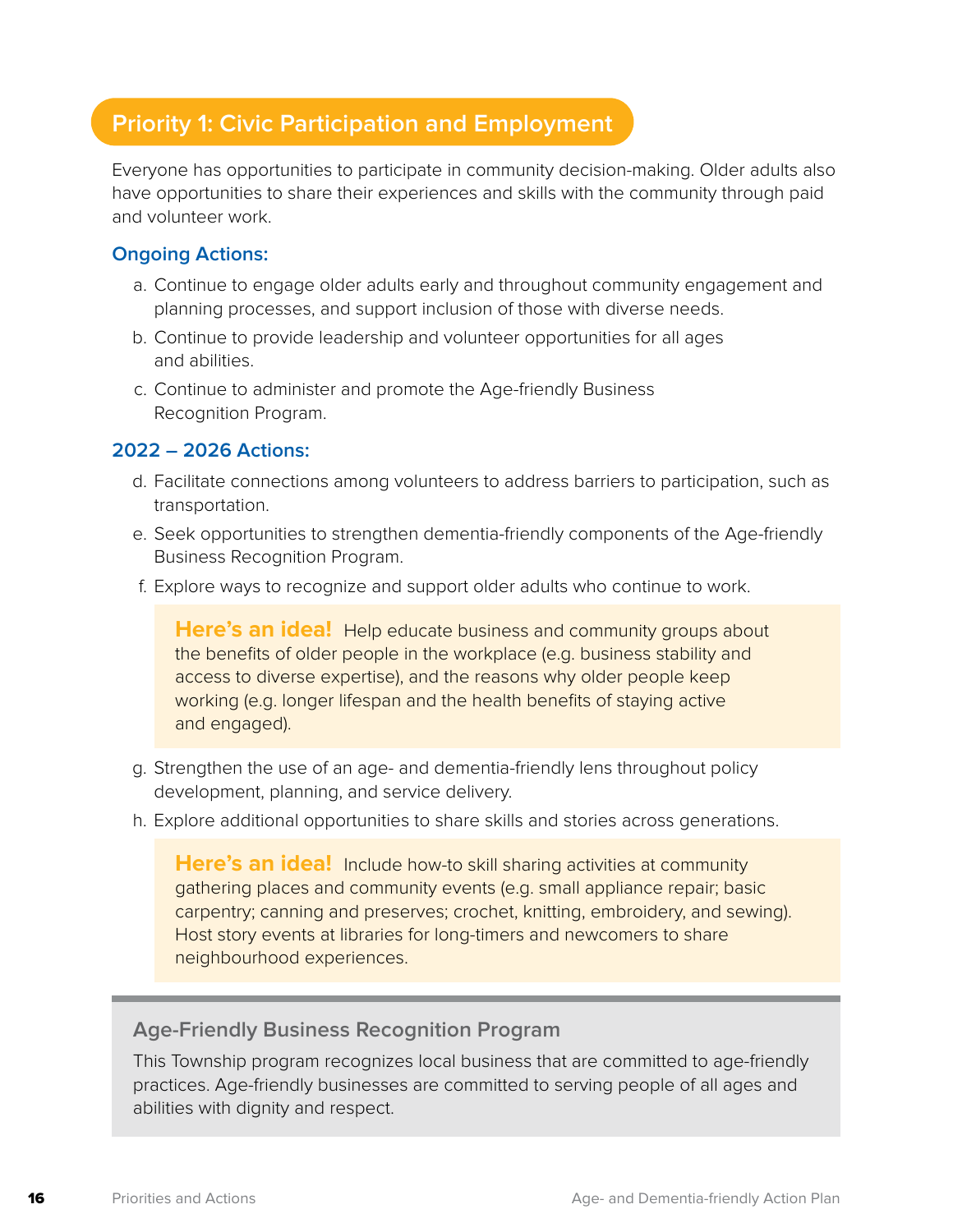#### **Priority 2: Communication and Information**

Communication tools, content, and activities are respectful and accessible. Information about programs and resources to help people meet their needs is available, appropriately designed, and effectively delivered.

#### **Ongoing Actions:**

- a. Continue to promote community service and health service resources for older adults and update the Township's seniors website.
- b. Continue to liaise and work with organizations and groups that support older adults through participation on various community groups and committees.
- c. Continue to review and explore additional opportunities to enhance accessibility features for accessing digital resources.

#### **2022 – 2026 Actions:**

- d. Work with community partners to expand cross-sector collaboration for communication, education, and training.
- e. Help reduce stereotypes, myths, and stigma related to aging and dementia and reinforce diversity, capacity, and value of older adults' lifelong contribution to community.

**Here's an idea!** Public service campaigns to identify and counter misperceptions of aging and dementia.

- f. Promote dementia-friendly resources, services, and programs, such as the Alzheimer Society of B.C.
- g. Develop processes with community partners to ensure BC211 is regularly updated.
- h. Train staff and volunteers on age- and dementia-friendly, integrated with existing initiatives, where possible.
- i. In collaboration with community partners, address technology barriers through training and support and by offering non-digital communication (e.g. use of print resources, where appropriate).
- j. Convene community partners to explore opportunities to enhance the promotion of low-cost local events.
- k. Review signage standards and implement consistent age- and dementia-friendly symbols/icons (e.g. facility and parks signage).
- l. Explore opportunities to strengthen promotion of parks, trails, and navigation resources.
- m. Seek ways to further engage older adults, people living with dementia, and caregivers in emergency preparedness programs, and ensure updates to emergency response guidelines are inclusive of the full diversity of residents.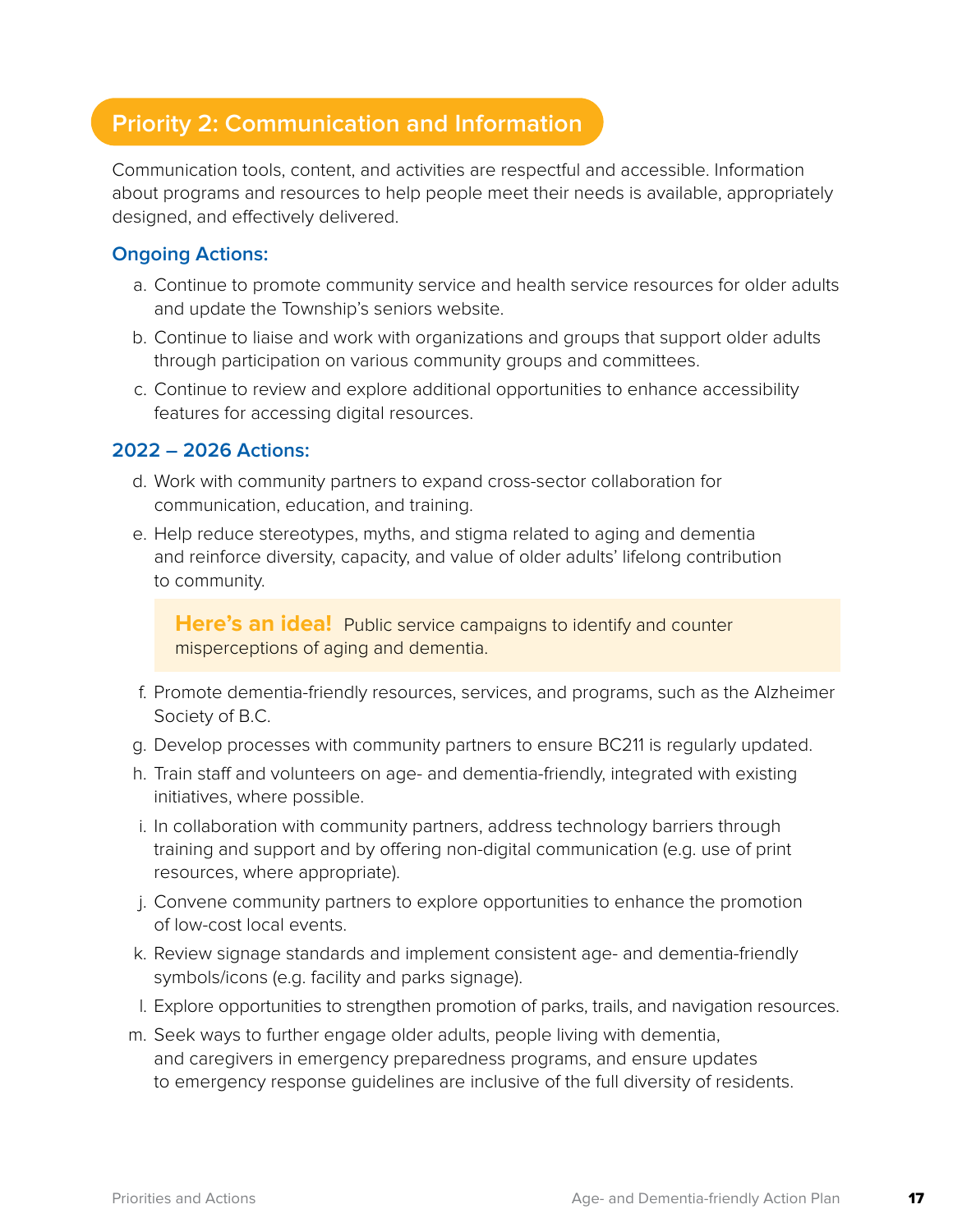#### **BC211**

BC211 is a provincial non-profit that connects people to community, health, and government resources for help, where and when they need it. Township service providers can work to develop a way to ensure the program is up to date, so residents have a singular, centralized place to learn about programs and services when needed.

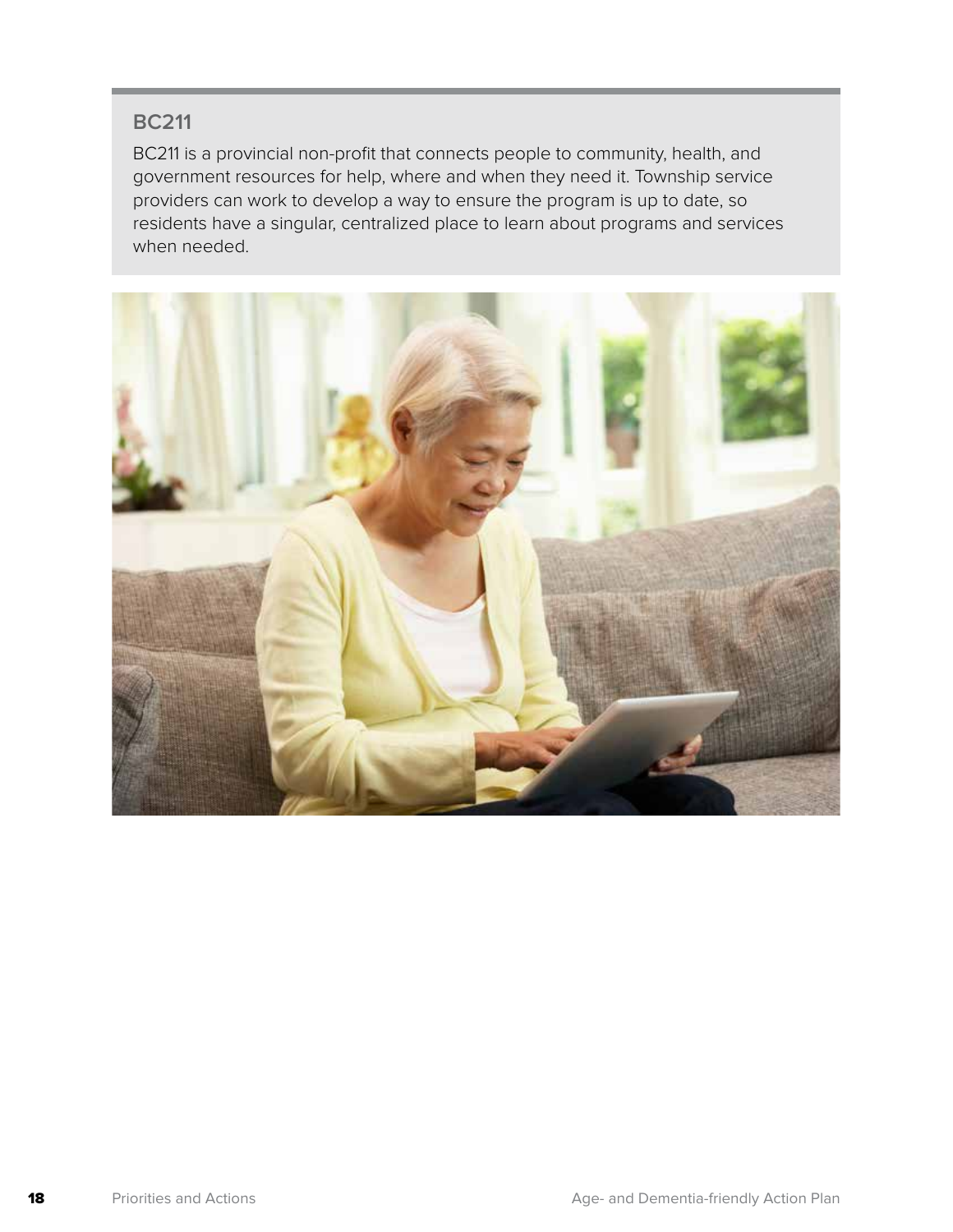#### **Priority 3: Places and Mobility**

Outdoor and indoor environments are designed to help people get around safely and easily, encourage active healthy living, and provide opportunities for social interaction. Housing and transportation options allow older adults to age in the right place.

#### **Ongoing Actions:**

- a. Continue to assess Township buildings for accessibility and integrate recommendations as part of facility planning and improvements.
- b. Continue to develop and implement plans and policies, such as the Housing Action Plan, that support appropriate, affordable, and accessible housing.
- c. Continue to advocate for better transit options and routes.
- d. Continue to implement the Cycling Plan.
- e. Continue to integrate or retain historical landmarks or references in new developments wherever possible.

#### **2022 – 2026 Actions:**

- f. Integrate an age- and dementia-friendly lens as part of the development of a new Transportation and Mobility Strategy with a view of strengthening accessibility features throughout the community.
- g. Convene residents, including youth, older adults, and people with disabilities, local businesses, and TransLink to share information and identify opportunities to improve transit services, including HandyDART.
- h. Explore opportunities to consider cognitive needs and the provision of quiet spaces in Township buildings as part of facility planning and improvements.
- i. Explore opportunities to enhance wayfinding resources and signage.
- j. Assess the availability of public washrooms and seek opportunities to better promote the location of existing facilities (e.g. third party mapping applications).

#### **Adaptable Housing**

Adaptable homes have design features that facilitate easy retrofits to enable individuals with limited mobility, due to age or disability, to live in their homes with relative independence. The Township has required adaptable design features in many new housing developments for over a decade and, in 2016, updated its policy to require adaptable housing in a proportion of all new housing developments across the Township.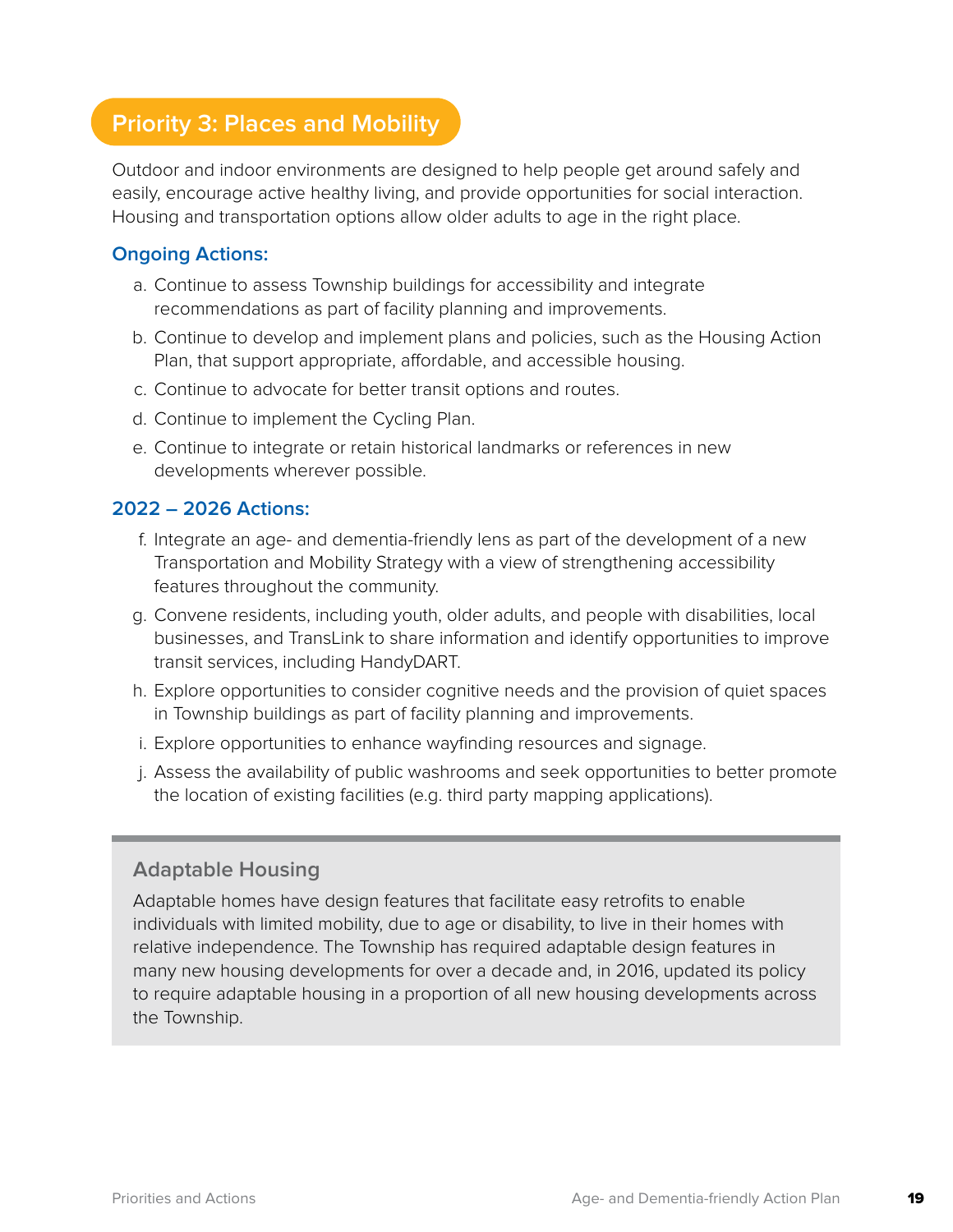#### **Priority 4: Community Support and Health**

Older adults have access to the social and health services they need to stay healthy and independent, with appropriate, affordable support as needs change.

#### **Ongoing Actions:**

- a. Continue to offer a wide range of recreation programs that promote health and wellness, including programs targeted at older adults.
- b. Continue to support community partner efforts to draw more health care professionals to the community, including ongoing efforts to promote the liveability and diversity of recreational and cultural opportunities in the Township.
- c. Continue to liaise with Fraser Health Authority and other community partners to support health care planning and delivery.

#### **2022 – 2026 Actions:**

- d. Convene health authority, social service organizations, and community members to share information and explore opportunities for more effective referrals and access to appropriate healthcare and support services.
- e. Explore opportunities to better include people living with dementia in recreation programs.

**Here's an idea!** Pilot quieter or shorter program sessions; encourage and support people with changing skill levels to continue participating in familiar activities; and facilitate caregiver social opportunities when carerecipients are participating in an activity or program.

- f. Advocate for affordable non-medical services (e.g. housecleaning, home, and yard maintenance).
- g. Advocate for financial support for family or informal caregivers.

#### **Community Partnerships**

The Langley Seniors Resources Society provides health, recreational, outreach, and food services for seniors and adults of all abilities. They also host adult day programs in partnership with Fraser Health, which increases connections and support for participants and caregivers.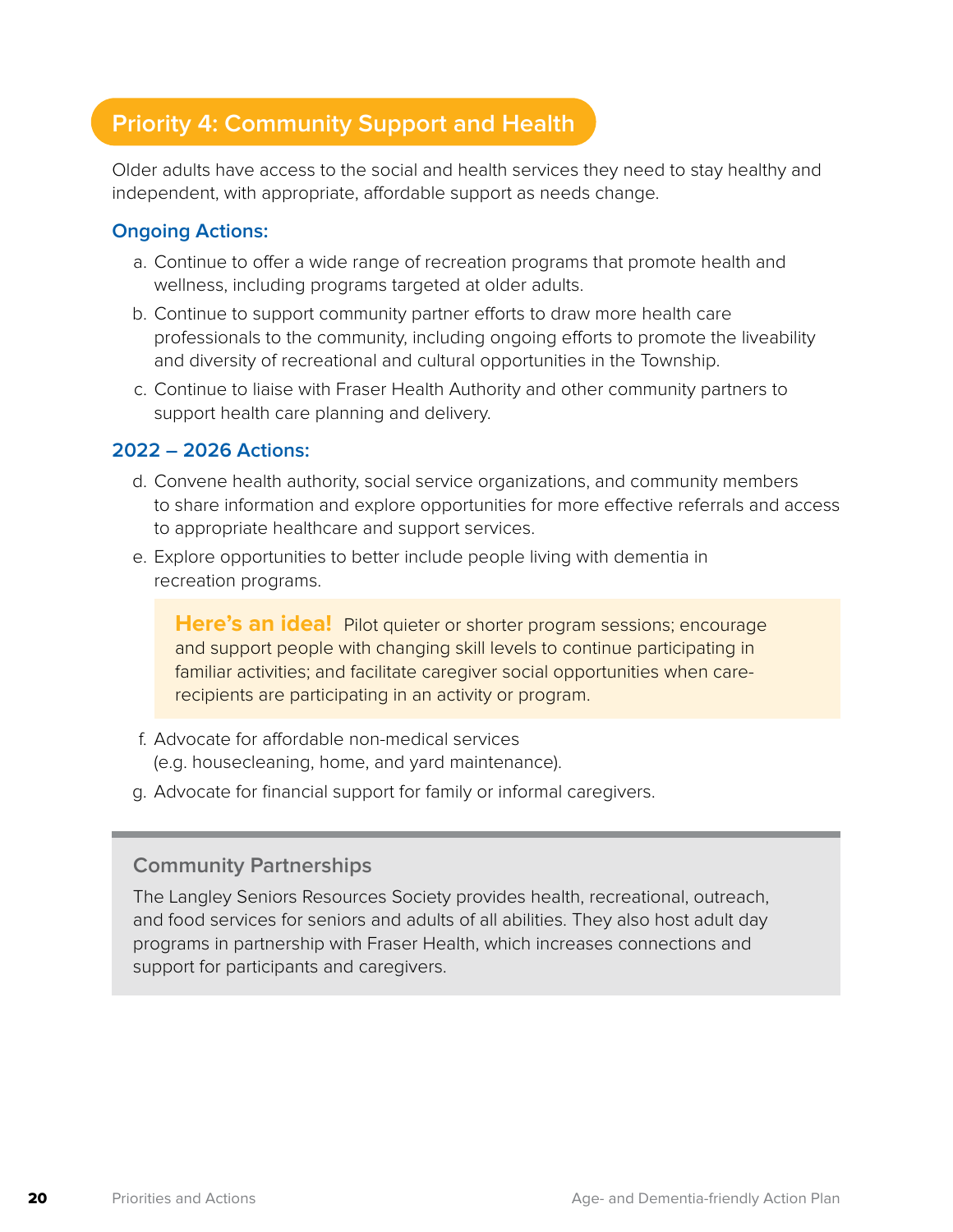#### **Priority 5: Social Connection and Participation**

Older adults have opportunities to develop and maintain their social networks. Programs and services are developed with consideration of their needs and preferences.

#### **Ongoing Actions:**

- a. Continue to make grants available to community non-profit groups that organize age-friendly events that strengthen social interaction and participation.
- b. Continue to deliver and operate "hubs" of social connection and participation, like community centres, parks, the Langley Centennial Museum, and libraries through the Fraser Valley Regional Library.

#### **2022 – 2026 Actions:**

- c. Explore opportunities to enhance rural area access to supports and services.
- d. Map and inventory community gathering places with a view of identifying gaps and opportunities.
- e. Increase opportunities and support for building and strengthening social connections, including intergenerational connection (e.g. through new community-based or recreation programs or integrated within existing programs).

**Here's an idea!** Include intergenerational elements in as many programs and events as possible; collaborate with community partners, like the Fraser Valley Regional Library, in developing multigenerational discussion topics (e.g. what technology most impacted your childhood and how?); provide social time with conversation starters/games before or after fitness classes, recreational, and cultural programs.

#### **Aldergrove Community Station House**

In early 2021, the Township leased the former Aldergrove Fire Hall on 272 Street to Langley Meals on Wheels to facilitate the development of a neighbourhood hub that will provide a variety of community programs and services. Planning for the hub includes a commercial kitchen, healthy food, a volunteer run internet café, and artisan displays.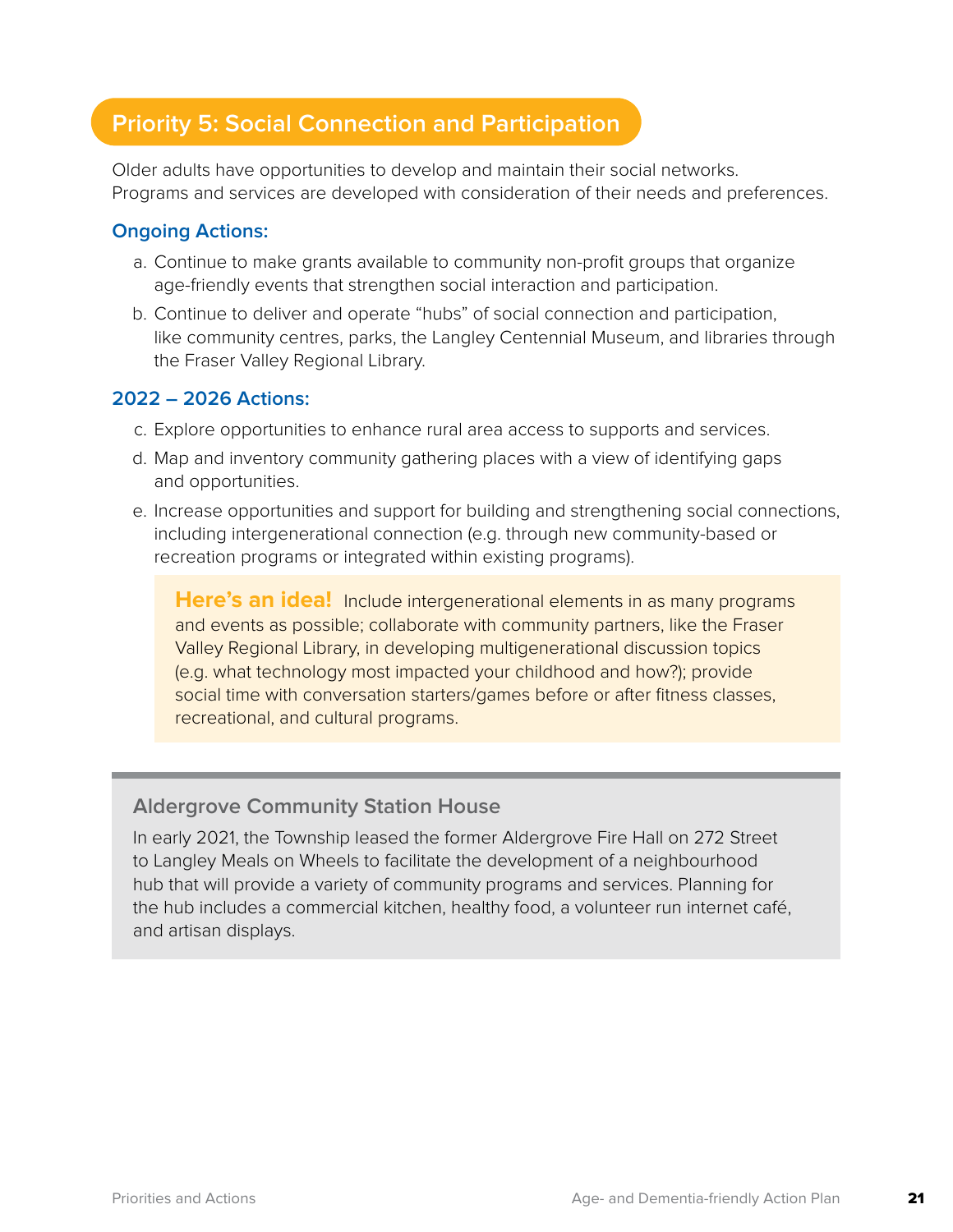### **Implementation**

The Age- and Dementia-friendly Action Plan is designed to be implemented incrementally over five years. The Township will continually monitor priorities over the five years and refine the actions as needed. The Action Plan should be fully reviewed and updated in five years.

Actions will be integrated into annual departmental work plans to facilitate implementation. The implementation schedule will be informed by the availability of Township resources and external grant funding opportunities. Requests for additional resources to support this Action Plan will be submitted through the annual budget process, as needed. Successful implementation will require flexibility in response to evolving needs, changes in resources, and related funding opportunities.

#### **Implementation Principles**

All actions will be expected to consider the following principles:

- a. Advance social equity: Work to remove systemic barriers that cause inequality.
- b. Collaborate across sectors: Engage a range of organizations and service providers to reflect population diversity across the Township.
- c. Use resources effectively: Build on existing initiatives and collaborative partnerships for efficiency and impact.
- d. Engage local organizations and community members: Ensure older adults, people living with dementia, and family and informal caregivers have the support necessary for participation.

Progress on actions will be monitored in conjunction with departmental work plans. Partners will also be engaged to develop ways to measure and share the impact across our community. Opportunities to create a monitoring dashboard that provides real time progress updates will be explored.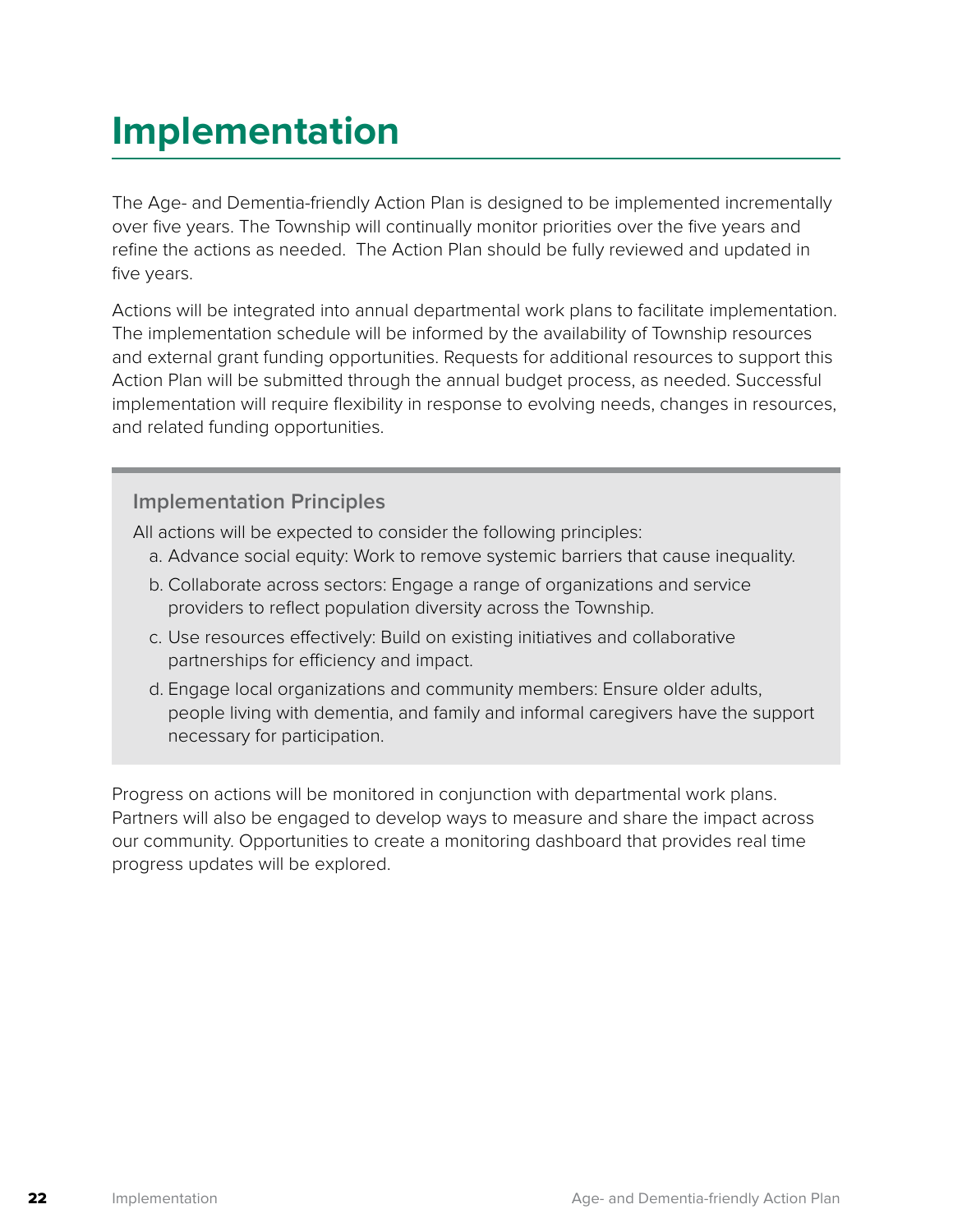## **Conclusion**

The Age- and Dementia-friendly Action Plan is designed to support the Township of Langley in being a community where older adults, people living with dementia, and their caregivers experience connection and inclusion. It reflects the vision and recommendations shared through community engagement and reinforces a collective commitment to helping Township residents age in the right place and be connected and active for as long as they choose.